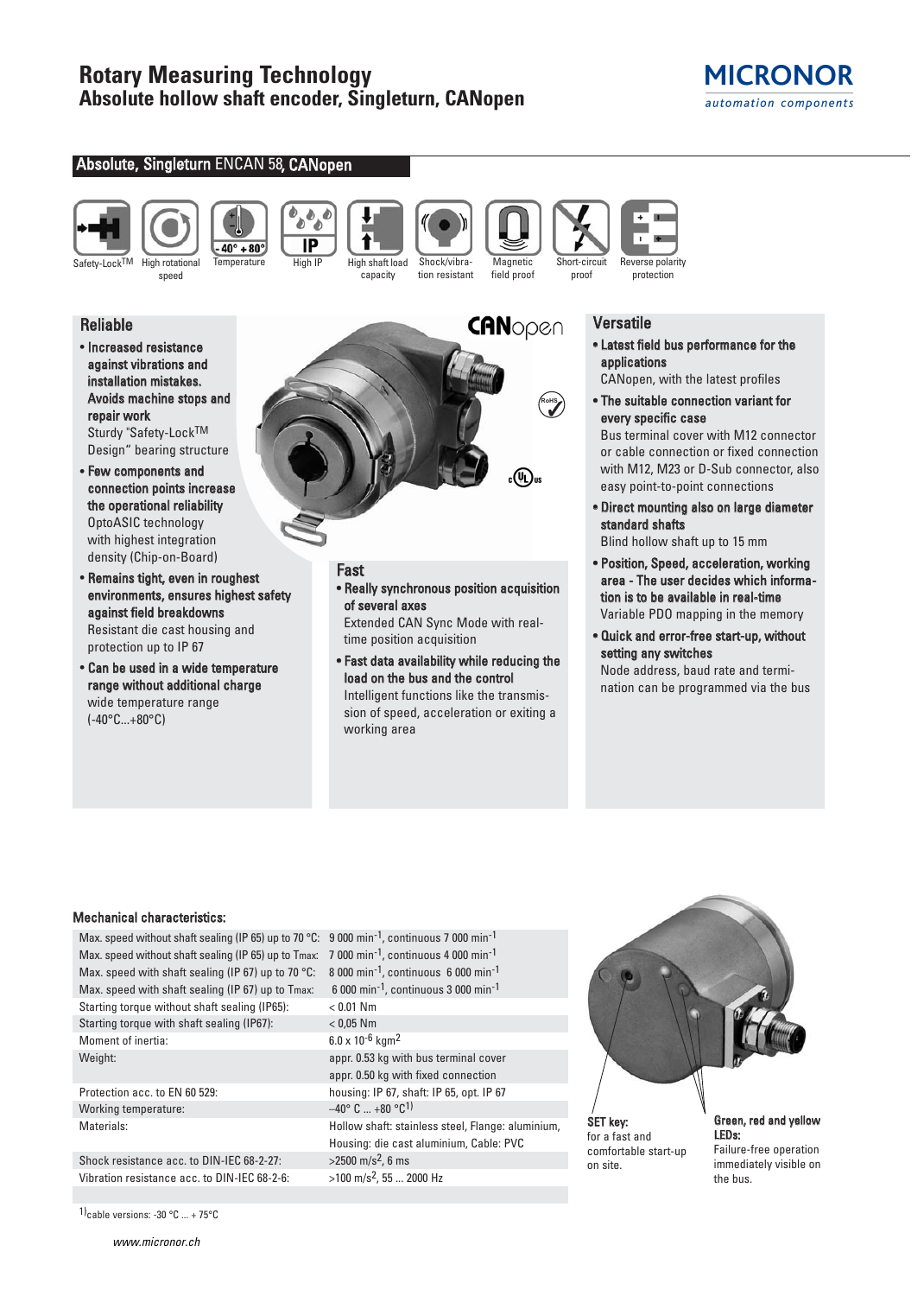### Absolute, Singleturn ENCAN 58, CANopen

#### General electrical characteristics:

Supply voltage: 10 ... 30 V DC Current consumption 24 V DC, max. 60 mA

(w/o output load): Reverse polarity protection Yes at power supply (Ub): Conforms to CE requirements acc. to EN 61000-6-1, EN 61000-6-4 and EN 61000-6-3

#### Interface characteristics CANopen:

| Singleturn resolution | 1  65536 (16 bits), default scale value is |
|-----------------------|--------------------------------------------|
| (max, scaleable):     | set to 8192 (13 bits)                      |
| Code:                 | Binary                                     |
| Interface:            | CAN High-Speed according ISO 11898,        |
|                       | Basic- and Full-CAN                        |
|                       | <b>CAN Specification 2.0 B</b>             |
|                       |                                            |

#### General information about CANopen

The CANopen encoders of the ENCAN 58 support the latest CANopen communication profile according to DS 301 V4.02. In addition, device-specific profiles like the encoder profile DS 406 V3.1 are available.

The following operating modes may be selected: Polled Mode, Cyclic Mode, Sync Mode and a High Resolution Sync Protocol. Moreover, scale factors, preset values, limit switch values and many other additional parameters can be programmed via the CAN-Bus. When switching the device on, all parameters, which have been saved on an EEPROM to protect them against power failure, are loaded again.

The following output values may be combined in a freely variable way as PDO (PDO mapping): position, speed, acceleration, as well as the status of the working area.

#### CANopen Communication Profile V4.02

Among others, the following functionality is integrated: Class C2 functionality

- NMT Slave
- Heartbeat Protocol
- High Resolution Sync Protocol Identity Object
- Error Behaviour Object
- 
- Variable PDO Mapping self-start programmable (Power on to operational), 3 Sending PDO's
- 1 receiving PDO for synchronous preset operation with minimal jitter
- Knot address, baud rate and CANbus
- Programmable termination

#### SET control button (zero or defined value, option)

Protected against accidental activation, can only be pushed in with the tip of a ball pen or similar.

### Diagnostic LED (yellow)

#### LED on at:

optical sensor path faulty (code error, LED error), low voltage and overtemperature

| Protocol:               | CANopen profile DS 406 V3.1 with<br>manufacturer-specific add-on's |
|-------------------------|--------------------------------------------------------------------|
| Baud rate:              | 10  1000 kbits/s                                                   |
|                         | (set by DIP switches/software configurable)                        |
| Node address:           | 1  127 (set by rotary switches / software<br>configurable)         |
| Termination switchable: | Set by DIP switches                                                |
|                         | Software configurable                                              |

As a price-effective variant, encoders with a connector or a cable connection are available, for which the device address and baud rate are modified by means of software. The models with bus terminal cover and integrated T-shaped coupler allow a particularly easy installation: bus and power supply are connected very simply thanks to M12 connectors; the device address is set by means of two hexadecimal rotary switches. Furthermore, another DIP switch allows setting the baud rate and switching on a termination resistor. Three LED's located on the back indicate the operating or fault status of the CAN bus, as well as the status of an internal diagnostic.

#### CANopen Encoder Profile V3.1

- The following parameters can be programmed:
- Event mode
- Units for speed selectable (Steps/Sec or RPM)
- Factor for speed calculation (e.g. measuring wheel periphery) Integration time for speed value of 1...32
- 2 work areas with 2 upper and lower limits and the corresponding output states
- Variable PDO mapping for position, speed, acceleration, work area status
- Extended failure management for position sensing with integrated temperature control
- User interface with visual display of bus and failure status - 3 LED's
- Optional 32 CAM's programmable
- Customer-specific memory 16 Bytes

#### All profiles stated here: Key-features

The object 6003h "Preset" is assigned to an integrated key,

- accessible from the outside
- "Watchdog-controlled" device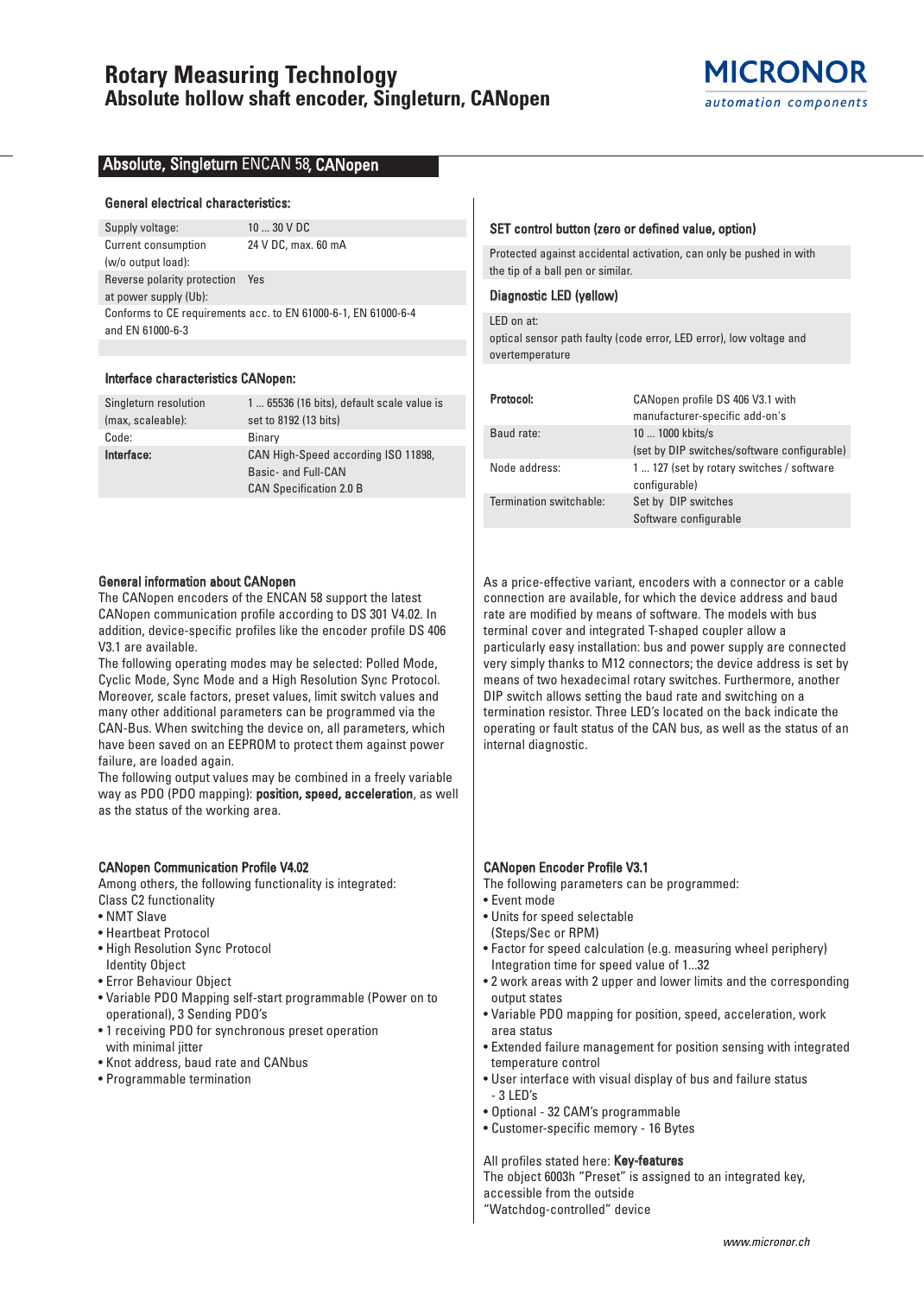# **Rotary Measuring Technology Absolute hollow shaft encoder, Singleturn, CANopen**



## Absolute, Singleturn ENCAN 58, CANopen

### With removable bus terminal cover

ø 58 mm, Flange with long torque stop Flange type 1 and 2 (Drawing with 2x M12 connector)



 $1$  Torque stop slot, Recommendation: cyl. pin. acc. DIN 7 Ø4  $\boxed{2}$  3 x M3, 5.5 [0.21] deep

ø 58 mm, Flange with stator coupling Flange type 5 and 6, pitch circle ø 63 mm (Drawing with cable version)



 $1$  Fastening screw DIN 912 M3 x 8, washer included

#### ø 58 mm, Flange with stator coupling Flange type 3 and 4, pitch circle ø 65 mm (Drawing with 2x M12 connector)



Y: Depth for blind hollow shaft: 30 mm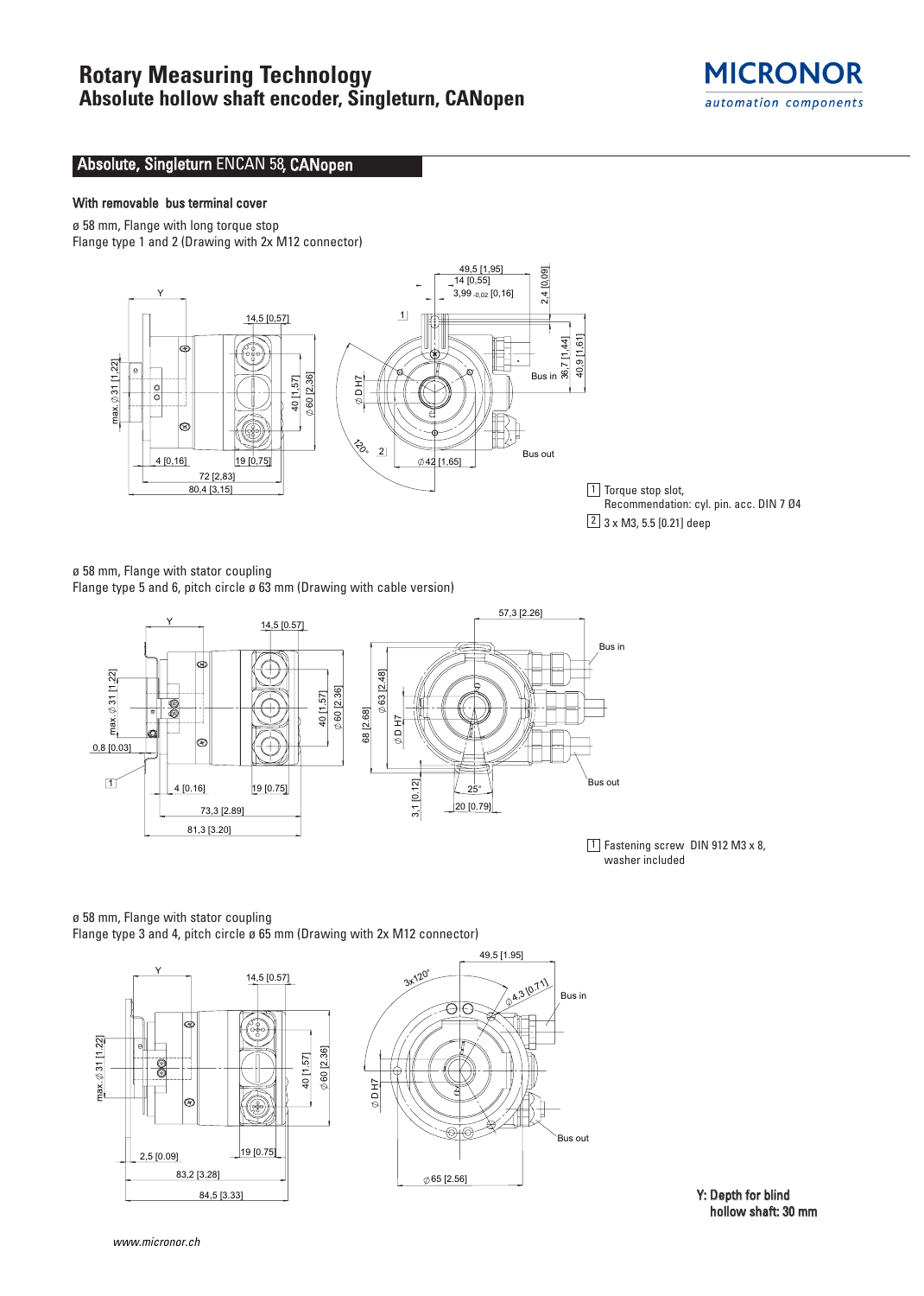

# Absolute, Singleturn ENCAN 58, CANopen

### With fixed connection

ø 58 mm, Flange with long torque stop Flange type 1 and 2 (Drawing with M23 connector)



 $1$  Torque stop slot, Recommendation: cyl. pin. acc. DIN 7 Ø4  $\boxed{2}$  3 x M3, 5.5 [0.21] deep

ø 58 mm, Flange with stator coupling

Flange type 3 and 4, pitch circle ø 65 mm (Drawing with 2x M23-connector)



ø 58 mm, Flange with stator coupling

Flange type 5 and 6, pitch circle ø 63 mm (Drawing with M12 connector)



 $\overline{1}$  Fastening screw DIN 912 M3 x 8,  $\overline{Y}$ : Depth for blind washer included

hollow shaft: 30 mm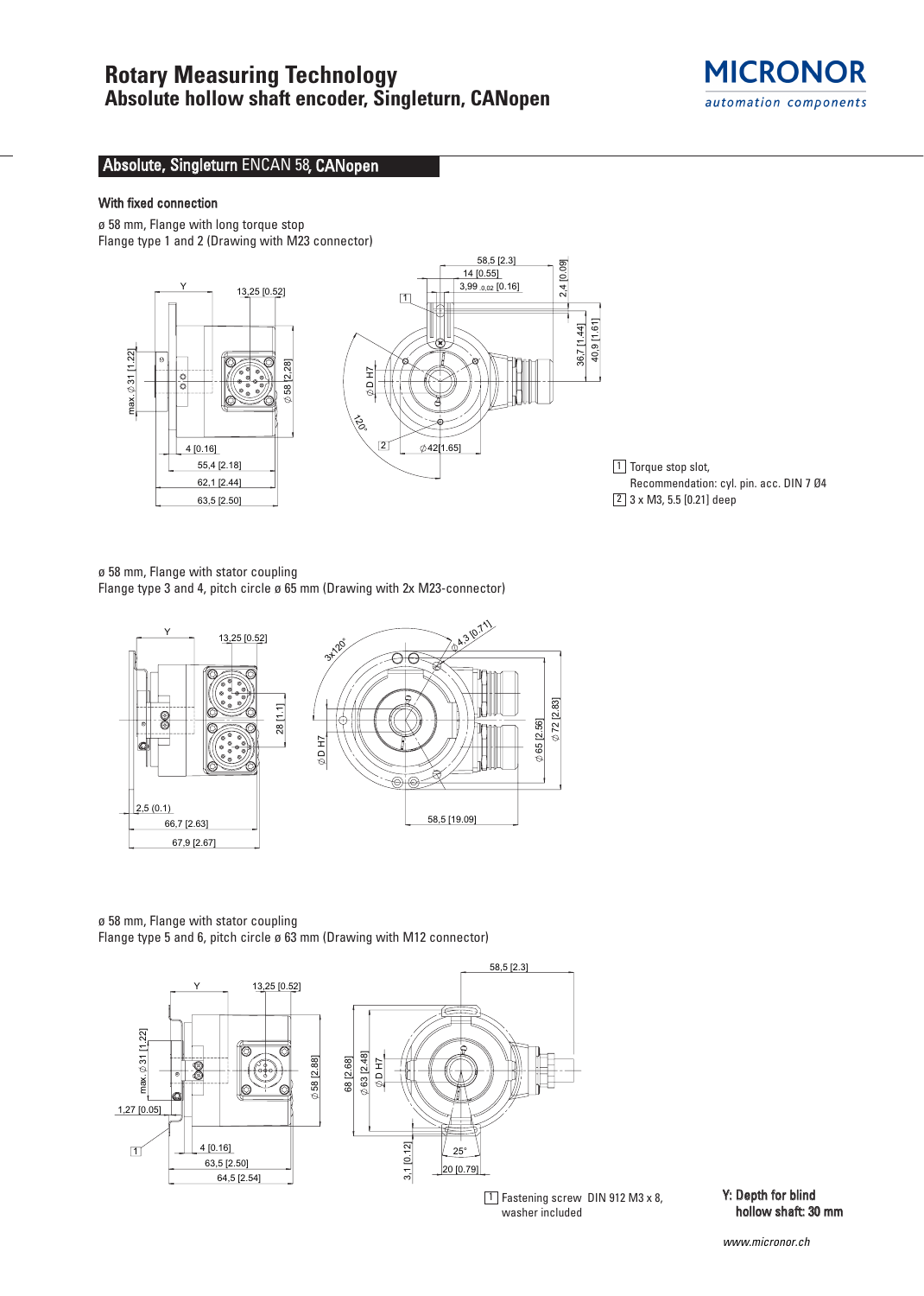# **Rotary Measuring Technology**

# **Absolute hollow shaft encoder, Singleturn, CANopen**



# Absolute, Singleturn ENCAN 58, CANopen

### With fixed connection

ø 58 mm, Stator coupling Flange type 1 and 2 (Drawing with 2 x M12 connector)



 $1$  Torque stop slot, Recommendation: cyl. pin. acc. DIN 7 Ø4  $\boxed{2}$  3xM3, 5.5 [0.21] deep

# ø 58 mm, Flange with stator coupling

Flange type 3 and 4, pitch circle ø 65 mm (Drawing with cable version)



#### Y: Depth for blind hollow shaft: 30 mm

#### Terminal assignment:

Bus terminal cover with terminal box (type of connection 1)

| Direction:    | <b>OUT</b> |    |                                         |                | IN                                                               |     |     |    |                                         |    |
|---------------|------------|----|-----------------------------------------|----------------|------------------------------------------------------------------|-----|-----|----|-----------------------------------------|----|
| Signal:       |            |    | CAN Ground   CAN_Low (-)   CAN_High (+) | 0 Volt         | +UB<br>power supply   power supply   power supply   power supply | 0 V | +UB |    | CAN_Low (-)   CAN_High (+)   CAN Ground |    |
| Abbreviation: | СG         | ◡∟ | CН                                      | 0 <sup>0</sup> |                                                                  | 0 V | +V  | СL | CН                                      | CG |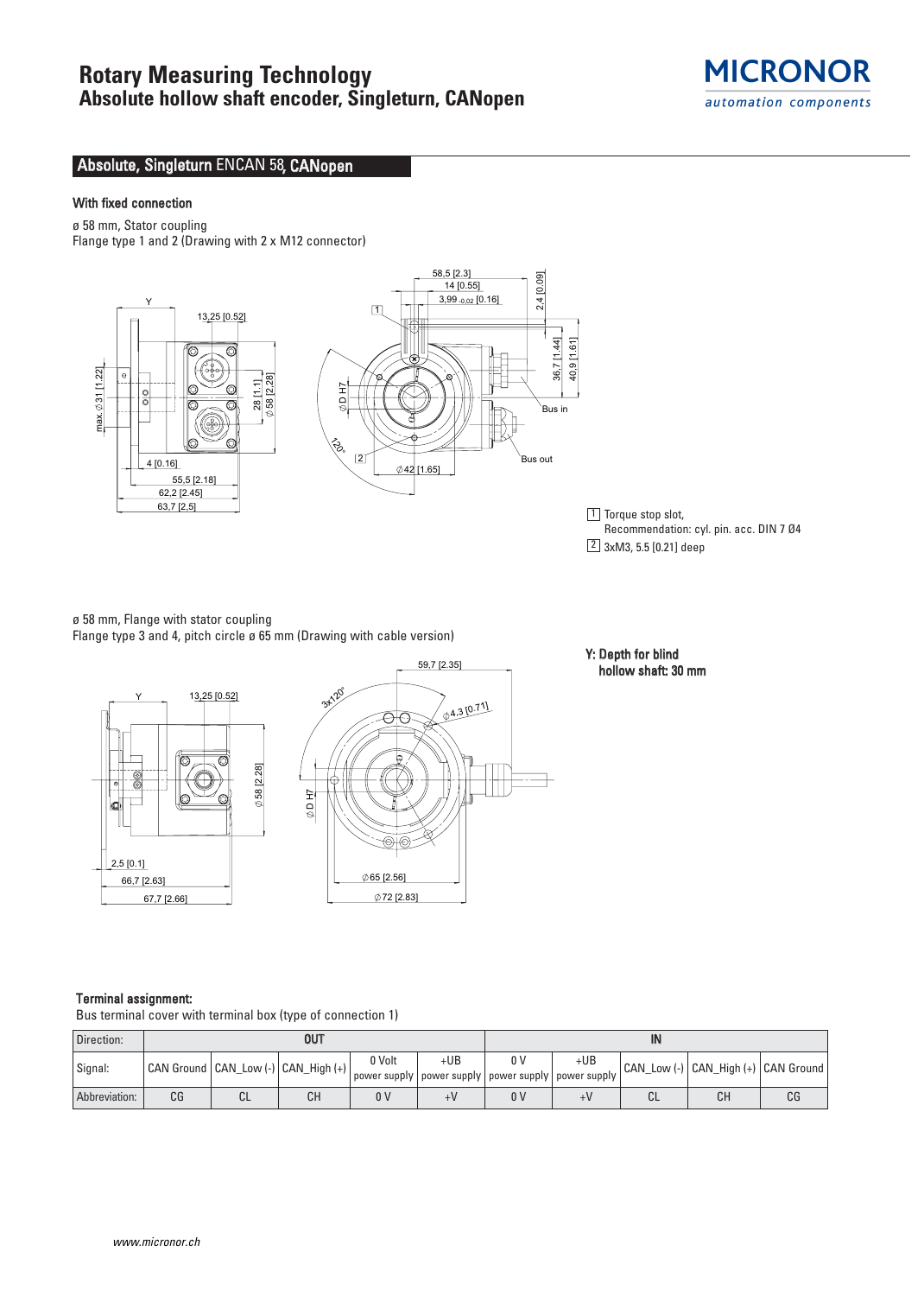

# Absolute, Singleturn ENCAN 58, CANopen

### Terminal assignment:

Cable connection (type of connection A)

| Direction:    | IN             |                                    |    |                                         |    |  |  |  |
|---------------|----------------|------------------------------------|----|-----------------------------------------|----|--|--|--|
| Signal:       | 0 V            | $+UB$<br>power supply power supply |    | CAN_Low (-)   CAN_High (+)   CAN Ground |    |  |  |  |
| Abbreviation: | 0 <sup>V</sup> | $+V$                               | СL | CН                                      | CG |  |  |  |
| Cable color:  | ВK             | <b>RD</b>                          | BL | <b>WH</b>                               | GY |  |  |  |

#### Terminal assignment:

Bus terminal cover with 2 x M12 connector (type of connection 2, F or J)

| Direction:                        | <b>OUT</b>    |             |                      |                        |                       | IN                  |                       |                 |                |               |
|-----------------------------------|---------------|-------------|----------------------|------------------------|-----------------------|---------------------|-----------------------|-----------------|----------------|---------------|
| Signal:                           | CAN<br>Ground | CAN_Low (-) | $ $ CAN_High (+) $ $ | 0 Volt<br>power supply | $+UB$<br>power supply | 0 V<br>power supply | $+UB$<br>power supply | $CAN$ Low $(-)$ | $CAM_High (+)$ | CAN<br>Ground |
| Abbreviation:                     | CG            | <b>CL</b>   | CН                   | 0 <sub>V</sub>         | $+V$                  | 0 <sub>V</sub>      | $+V$                  | CL              | СH             | CG            |
| M23 PIN<br>assignment             |               |             |                      | 10                     | 12                    | 10                  | 12                    |                 |                |               |
| M <sub>12</sub> PIN<br>assignment |               |             |                      |                        |                       |                     |                       |                 |                |               |

Bus in and out M23:







#### Terminal assignment:

M23 (type of connection I) or M12 (type of connection E) connector

| Direction:                        |                                |                       | IN            |                  |                   |
|-----------------------------------|--------------------------------|-----------------------|---------------|------------------|-------------------|
| Signal:                           | 0 <sup>V</sup><br>power supply | $+UB$<br>power supply | CAN Low $(-)$ | $CAN$ High $(+)$ | <b>CAN Ground</b> |
| Abbreviation:                     | 0 <sup>V</sup>                 | $+V$                  | СL            | CН               | CG                |
| M23 PIN<br>assignment             | 10                             | 12                    |               |                  |                   |
| M <sub>12</sub> PIN<br>assignment | 3                              |                       | 5             |                  |                   |



Bus in M23: Bus in M12: